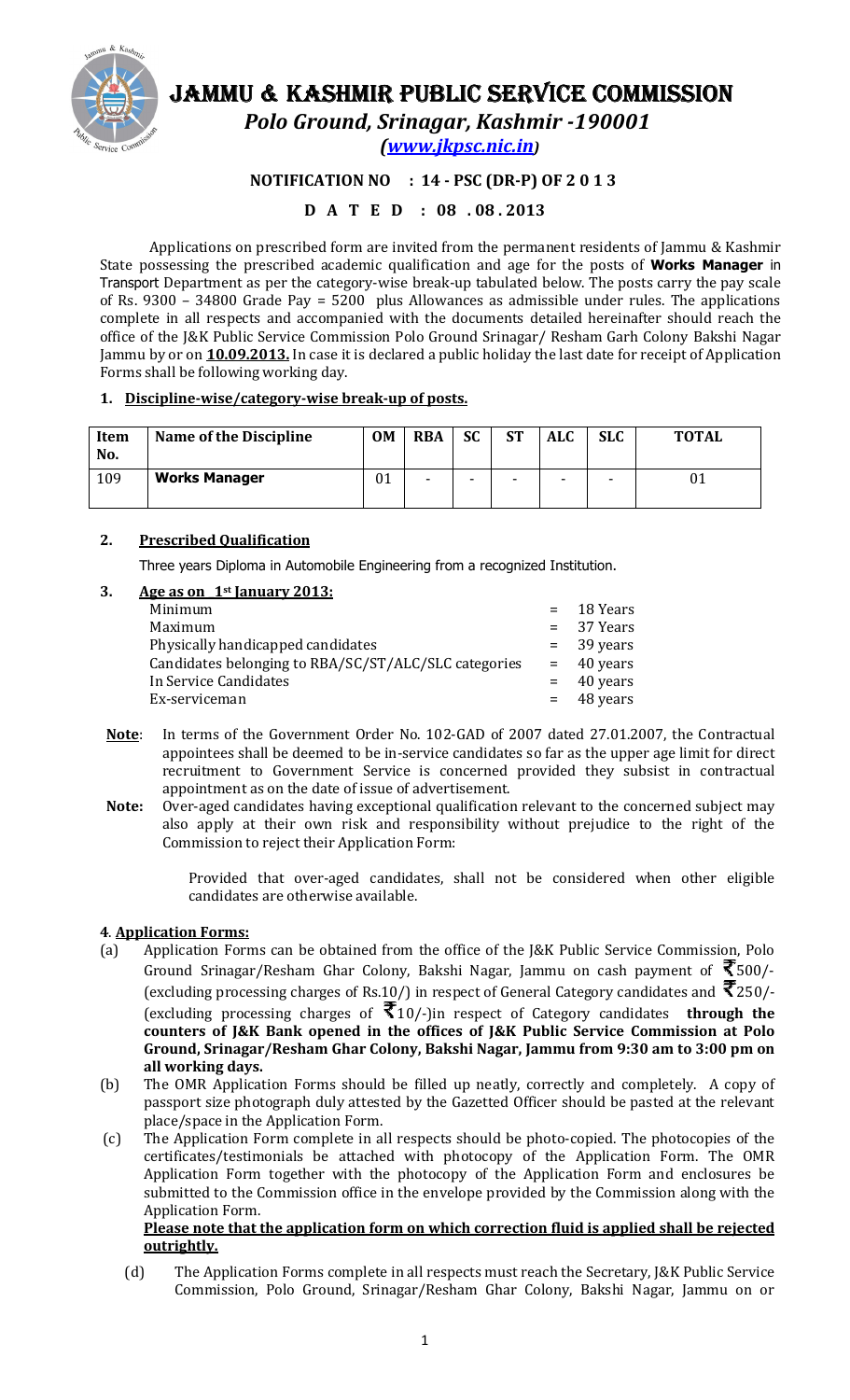before the last date i.e $10.09.2013$  in an envelope provided by the Commission alongwith the Application Form.

- (e) The Commission will, in no case, be responsible for non-receipt of their Application Forms or any delay in receipt thereof on any account whatsoever. No applications received after 10.09.2013 will be entertained under any circumstances and all the late applications shall be deemed to have been rejected. Applicants should, therefore, ensure that their applications reach the Commission office on or before **10.09.2013.**
- (f) The in-service candidates shall have the certificate from the Head of the Office recorded in the format given at the end of the Scanable Application Form and submit the application form in the Commission office by or on the last date prescribed viz. **10.09.2013**. A photocopy of the said application form shall be routed through their appointing authority.

### 5. CERTIFICATES TO BE ATTACHED WITH THE PHOTOCOPY OF THE APPLICATION FORM

Attested photo copies of the following certificates need be attached with the photo copy of the Application Form:-

- i. Date of Birth Certificate.
- ii. Permanent Resident Certificate.
- iii. Educational Qualification Certificates Prescribed for the Post.
- iv. Certificate of Higher Qualification, if any.<br>v. Marks certificate of all semesters of prese
- Marks certificate of all semesters of prescribed qualification.
- vi. Category certificate as per SRO 294 dated 21.10.2005 as amended from time to time read with other relevant SRO's which must be valid on the cut off date ( viz. last date for receipt of application forms).
- vii. Disability Certificate on the prescribed format.

#### 6. CERTIFICATES/TESTIMONIALS TO CLAIM WEIGHTAGE:-

The candidates in possession of the following certificates/testimonials should attach the photocopies of the same along with the Application Form for claiming the benefit of weightage authorized under Rule 51 of J&K PSC (Business & Procedure) Rules, 1980.

- a. Grade 'C' Certificate in NCC.
- b. Certificate of an Outstanding Sports Person certified by the Secretary, J&K Sports Council in terms of J&K (Appointment of Outstanding Sports Persons) Rules, 1998.
- c. Experience against the post in a Govt./Govt. recognized institution including the institutions authorized by MCI/DCI/ICAR/ICVR/AICTE/Bar Council of India(Certified by the Head of Institution and in case of private institutions to be countersigned by the District/Divisional/State authority of the concerned Government Department and/or Director College Development Council/authorized officer of the university granting affiliation, as the case may be). The weightage shall be calculated at 0.25 points for every completed three months.

The last date for receipt of applications as indicated above i.e **10.09.2013** shall, for all purposes be the cut off date for determining the eligibility. Experience/improvement in the qualification/marks/additional qualification/distinction in sports/Games/NCC, if any, acquired by the candidate after the last date fixed for receipt of applications, shall not be taken into account nor given any credit.

#### 7. OTHER INFORMATION/INSTRUCTIONS

All applicants must fulfill the essential requirements of the post and other conditions stipulated in the advertisement. They are advised to satisfy themselves before applying that they possess the essential qualifications prescribed for the post. No enquiry for advice as to the eligibility will be entertained.

- i. The prescribed qualifications are minimum and mere possession of the same does not entitle the candidates to be called for interview. Further, the summoning of candidates for interview shall convey no assurance, whatsoever, that they will be selected. Appointment order of the selected candidates will be issued by the Government in accordance with the availability of vacancies.
- ii. Save as otherwise provided, in any other Act, Rules, or Regulations in force, where the Commission considers that the number of candidates who have applied for the post to be filled by direct recruitment, on the basis of interview, is large and it is not convenient, or possible, for the Commission to interview all the candidates, the Commission may restrict the number of candidates to be called for interview, to a reasonable limit as provided in rule 40 of J&K Public Service Commission (Business & Procedure Rules) 1980 by short listing in the manner as indicated below: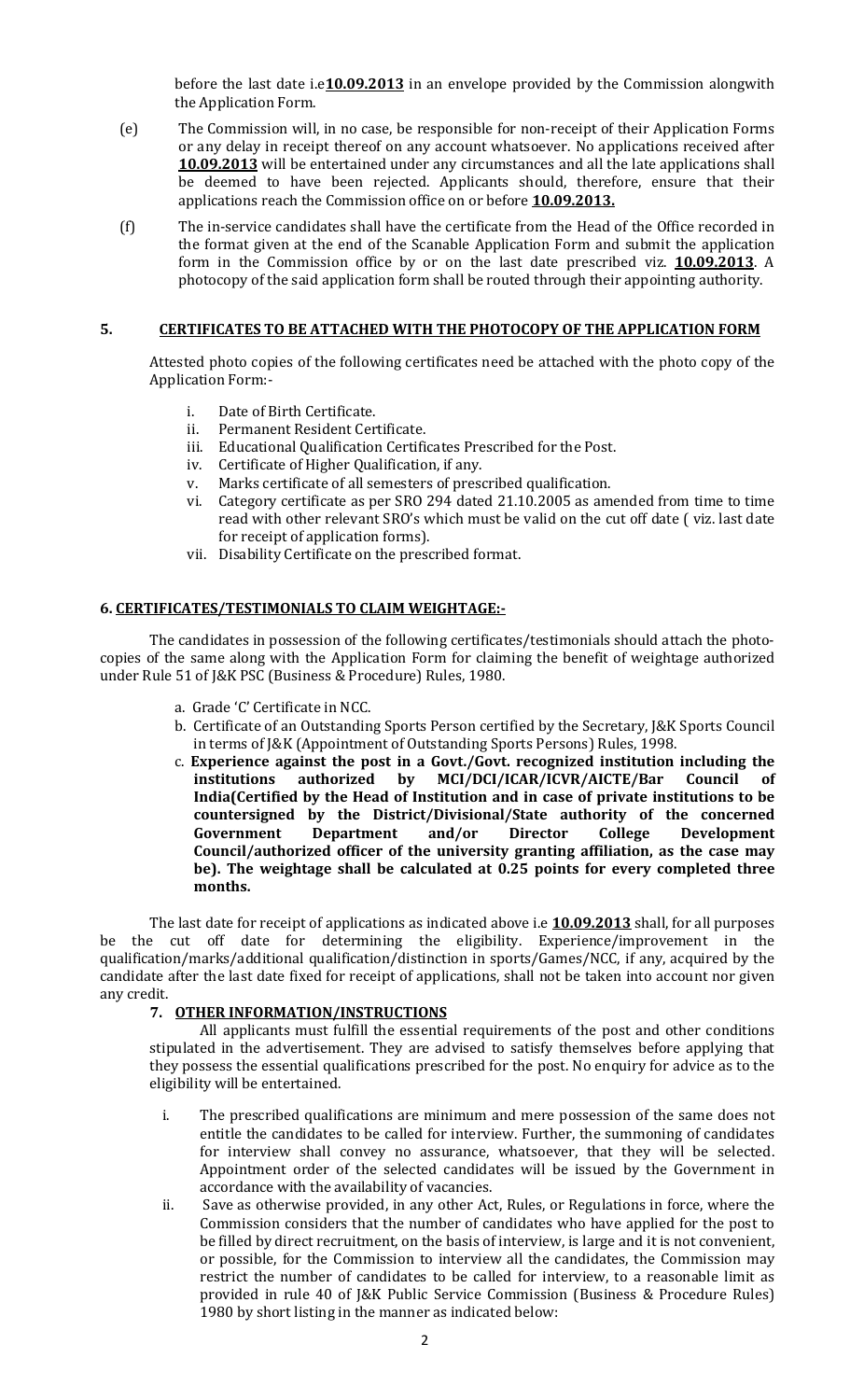#### a) Short listing through a written Screening Test

Where the number of applicants exceeds 350 against posts not exceeding 100 and where the number of applicants is more than 3 times against vacancies exceeding 100, the short listing in the proportion of 1 (post) : 3 (applicants) shall be done through a Written Screening Test.

#### b) Short listing by other methods

 When the number of applicants for posts upto 100 is 350 or less, the short listing shall be done in the proportion indicated in the sub joined table on the basis of:

- (i) Percentage of marks secured in the qualifying examination; and
- (ii) Higher qualification, if any, in the relevant subject.

|     | For 1-5 post         | Five times the number of posts                                |
|-----|----------------------|---------------------------------------------------------------|
| ii  | For 6-10 posts       | Four times the number of posts subject to a minimum of<br>25. |
| iii | For $11 - 100$ posts | Three times subject to a minimum of 40.                       |

Provided that the candidate (s) who have secured marks equal to those secured by the last candidate, shall also be called for the Interview over and above the number of candidates short listed according to ii(a) and ii(b) above.

In a situation, when a reserved category candidate secures, merit equal to or above the cut off merit, in open category, such candidates shall also be called for interview in the respective category.

In the shortlisting carried out in the manner indicated at 'b' above the weightage for merit in the qualifying examination shall be 90% and for higher qualification in the relevant subject up to 10%

- (iii) The marks secured by the candidates in the screening test shall not be taken into account for determining the final order of merit.
- (iv) The place of interview/centre for screening test once chosen by the candidate shall not be changed.
- (v) Selection of the candidates shortlisted for the interview shall be made in accordance with rule 51 of J&K Public Service Commission.
- (vi) The summoning of candidates for interview conveys no assurance, whatsoever that they will be selected. Appointment orders to selected candidates will be issued by the Government.
- (vii) The candidate must be healthy and physically fit. If selected he/she shall be prepared to undergo such medical examination and satisfy such medical authority as the Government may require.
- (viii) Candidates will be informed of the result of their applications in due course of time and any interim enquiries about the result are, therefore, unnecessary and will not be attended to. The Commission shall not enter into any correspondence with the candidates about reasons for their non-selection for interview/appointment.
- (ix) Canvassing, in any form, shall disqualify a candidate.

#### 8. ACTION AGAINST CANDIDATES FOUND GUILTY OF MISCONDUCT

Candidates are warned that they should not furnish any particulars that are false or suppress any material information while filling up the Application Form. Candidates are also warned that they should, in no case, alter or otherwise tamper with any entry in a document or its attested/certified copy submitted by them, nor should they submit a tampered/fabricated document. If there is any inaccuracy or any discrepancy between two or more such documents or their attested/certified copies, an explanation regarding this discrepancy should be furnished.

A candidate who is or has been declared by the Commission, to be guilty of:

i. obtaining support of his/her candidature by any means, or

- ii. impersonating, or
- iii. procuring impersonation by any person, or
- iv. submitting fabricated documents or documents which have been tampered with, or
- v. making statements which are incorrect or false or suppressing material information, or
- vi. Resorting to any other irregular or improper means in connection with his/her candidature for the selection, or